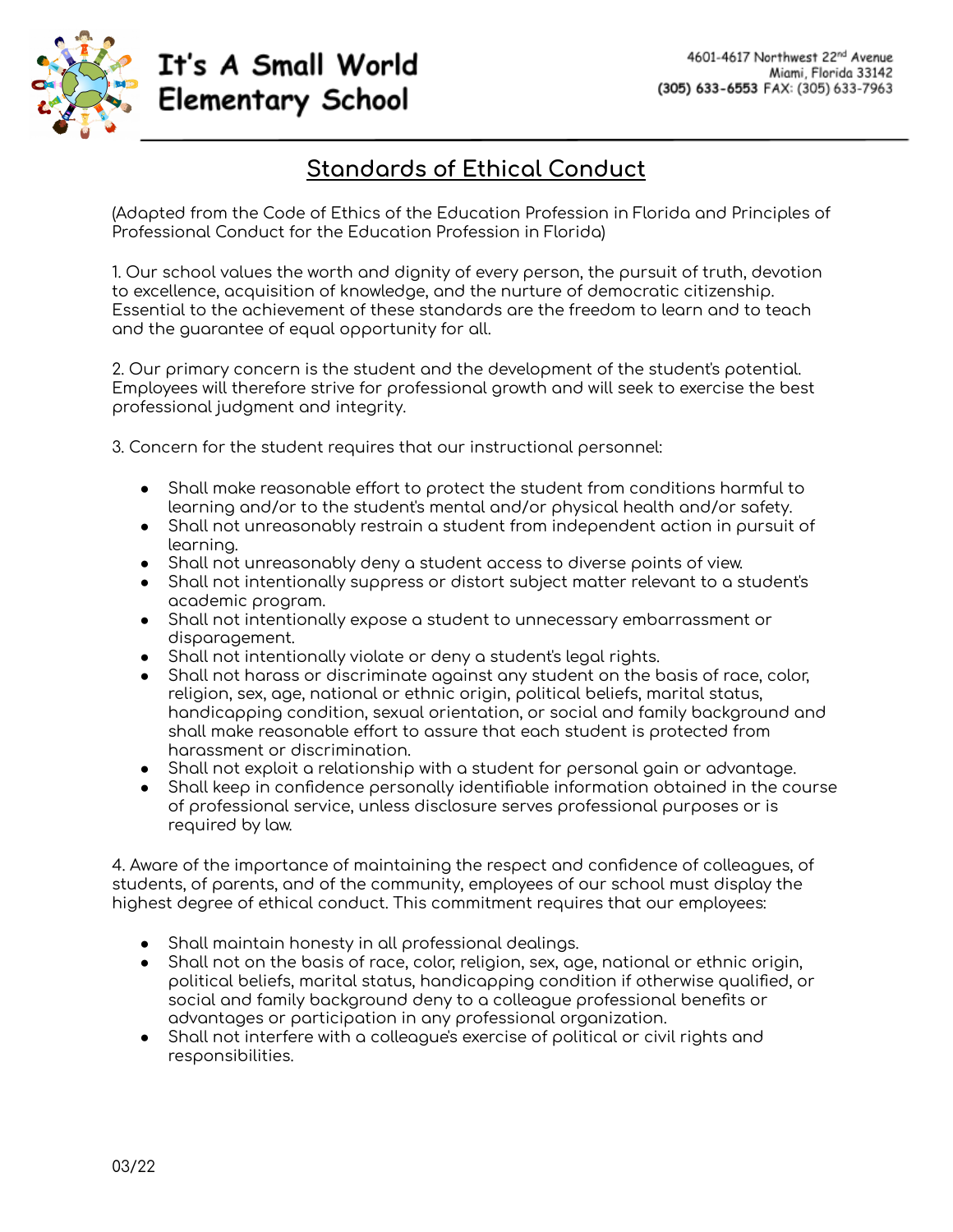

It's A Small World **Elementary School** 

- Shall not engage in harassment or discriminatory conduct which unreasonably interferes with an individual's performance of professional or work responsibilities or with the orderly processes of education or which creates a hostile, intimidating, abusive, offensive, or oppressive environment; and, further, shall make reasonable effort to assure that each individual is protected from such harassment or discrimination.
- Shall not make malicious or intentionally false statements about a colleague.

**Training Requirement:** All instructional personnel and administrators are required as a condition of employment to complete training on these standards of ethical conduct every school year prior to the first day of school.

**Reporting Misconduct by Instructional Personnel and Administrators:** All employees and administrators have an obligation to report misconduct by instructional personnel and school administrators which affects the health, safety, or welfare of a student. Examples of misconduct include obscene language, drug and alcohol use, disparaging comments, prejudice or bigotry, sexual innuendo, cheating or testing violations, physical aggression, and accepting or offering favors. Reports of misconduct of employees should be made to Jacqueline Mastrangelo (principal). Mrs. Mastragelo may be contacted via telephone at (786) 449-9717 or via email at [mastrangeloiasw@gmail.com.](mailto:mastrangeloiasw@gmail.com)

Reports of misconduct committed by administrators should be made to Rosa Valdes (owner) & the Florida Child Abuse Hotline. Mrs. Valdes may be contacted via telephone at (305) 728-9398 or via email at [rosamv13@yahoo.com.](mailto:rosamv13@yahoo.com)

Legally sufficient allegations of misconduct by Florida certified educators will be reported to the Office of Professional Practices Services. Policies and procedures for reporting misconduct by instructional personnel or school administrators which affect the health, safety, or welfare of a student are posted in IASW's Staff Handbook, IASW's Parent Handbook, and the bulletin board located in the main office. Our Standards of Ethical Conduct can also be found on our school's website at [IASWElementarySchool.com](https://www.iaswelementaryschool.com/).

**Reporting Child Abuse, Abandonment or Neglect** All employees and agents have an affirmative duty to report all actual or suspected cases of child abuse, abandonment, or neglect. Call 1-800-96-ABUSE or report online at: http://www.dcf.state.fl.us/abuse/report/.

Signs of Physical Abuse The child may have unexplained bruises, welts, cuts, or other injuries; broken bones; or burns. A child experiencing physical abuse may seem withdrawn or depressed, seem afraid to go home or may run away, shy away from physical contact, be aggressive, or wear inappropriate clothing to hide injuries.

Signs of Sexual Abuse The child may have torn, stained or bloody underwear, trouble walking or sitting, pain or itching in genital area, or a sexually transmitted disease. A child experiencing sexual abuse may have unusual knowledge of sex or act seductively, fear a particular person, seem withdrawn or depressed, gain or lose weight suddenly, shy away from physical contact, or run away from home.